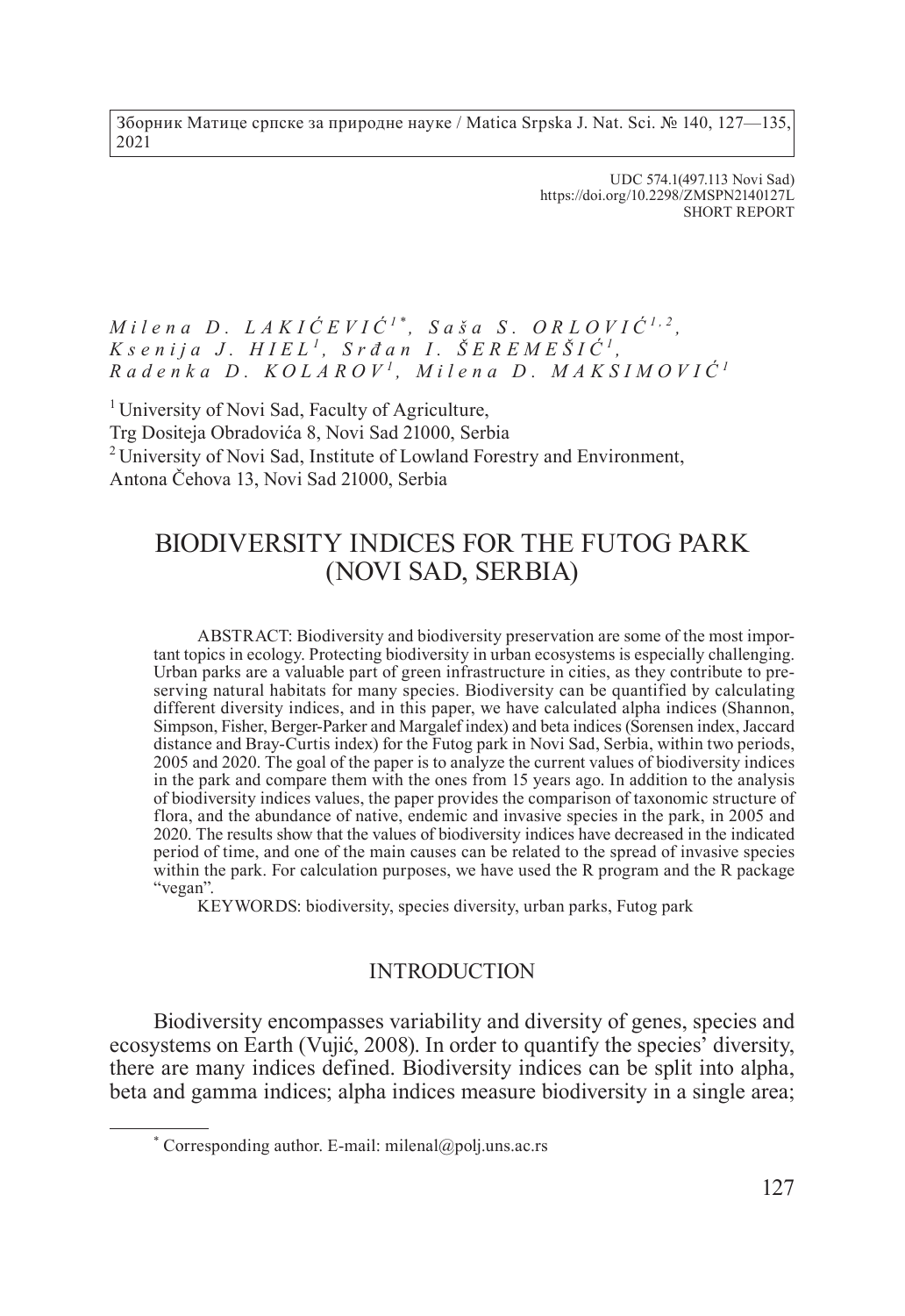beta indices are used either to compare the similarity of flora composition in different areas or to compare the similarity of flora composition in the same area over different periods; while gamma indices measure biodiversity on a large spatial scale (Magurran, 2004). The most commonly used alpha diversity indices are Simpson and Shannon index (Lakićević and Srđević, 2018), but other indices such as Fisher, Berger-Parker, Margalef index are also analyzed and discussed in the prominent literature (Fedor and Zvaríková, 2019). Calculation of biodiversity indices can be performed by using different programs and computer tools, and nowadays programming language R, its interface RStudio and the R package "vegan" are commonly applied in ecological research (Lakicevic et al., 2020).

In the domain of urban ecology, it is highly important to calculate and keep track of species diversity in urban parks, as they present a habitat for many valuable and rare species (Srdjevic et al., 2019). In this paper, we analyze the biodiversity indices for the natural monument – the Futog park in Novi Sad, Serbia. There are two periods analyzed in the paper: 2005 and 2020, and the idea is to analyze the current values of biodiversity indices in the park and to compare them with the precedent ones. On one hand, calculating alpha diversity indices gives an insight into values of biodiversity, and its components, richness and evenness, in both periods separately. On the other hand, obtaining values of beta diversity indices quantifies (dis)similarities in plant species' composition between two analyzed periods, and directly reveals how much plant composition has changed over time. In this paper, the analysis of alpha and beta diversity indices are being supported with additional data such as analysis of the taxonomic structure of flora, the share of native, endemic and invasive species in both periods, etc. Gathering all of the listed data gives a detailed insight of the floristic elements in the Futog park for the period 2005–2020, and can serve as a starting point for future monitoring of changes in plant species diversity.

The main goals of the paper are: analysis of biodiversity indices in the Futog park in 2005 and 2020 and analysis of changes in the floristic composition that has occurred in the indicated time period. In addition to that, the paper aims to promote the application of the R program in urban ecology tasks, and particularly the application of the package "vegan" in calculating biodiversity indices. The paper also provides a detailed description of the most commonly used biodiversity indices that are important when keeping track of floristic elements in urban parks.

#### **METHODS**

#### Study area

The Futog park is situated in Novi Sad, Serbia (Figure 1). The park occupies approximately 12 ha, it was established in 1910 and therefore represents one of the oldest and the largest parks in Novi Sad (Lakićević and Srđević,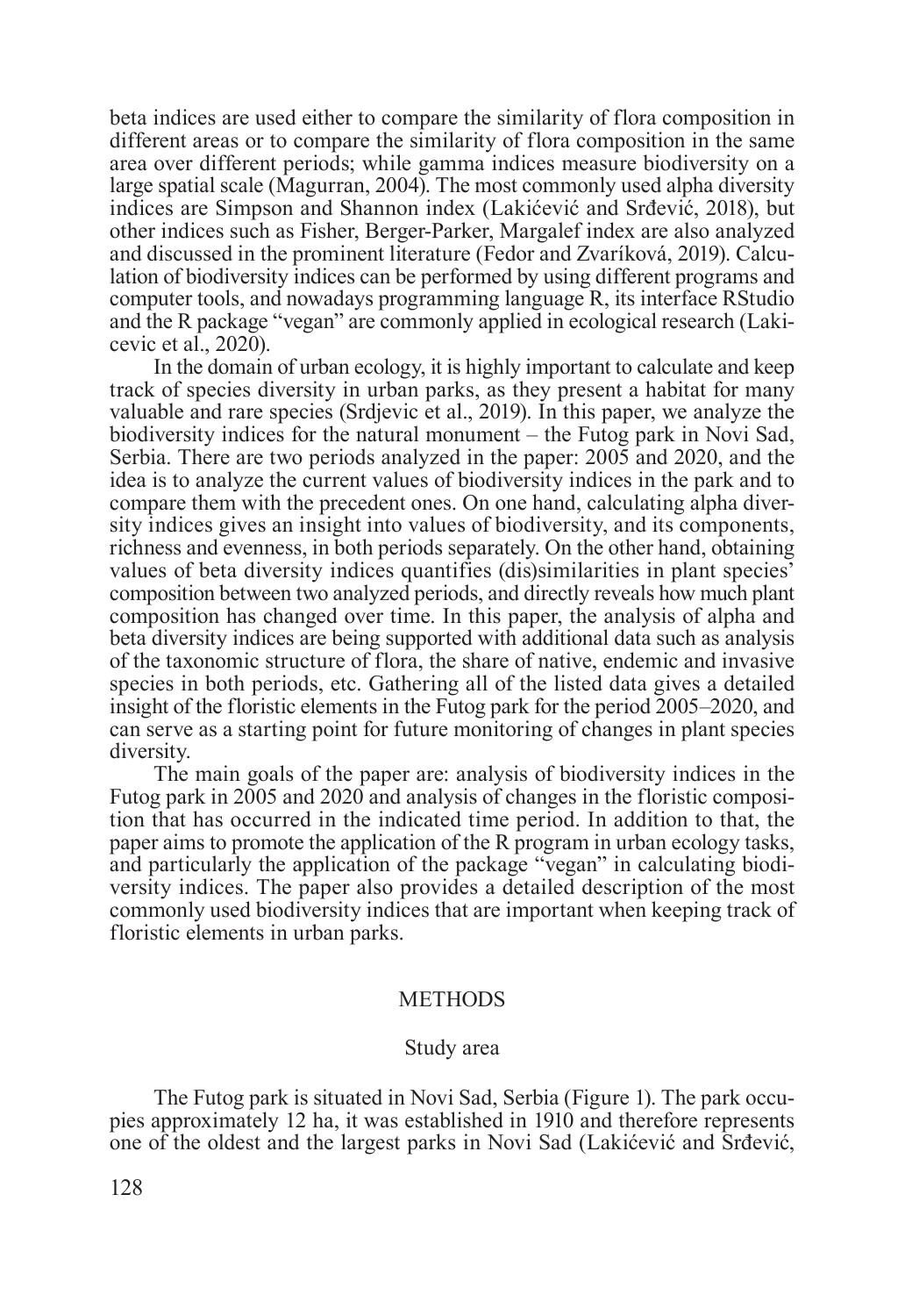2017). The park was declared a natural monument in 2005 (*Službeni glasnik Republike Srbije / The Official Gazette of the Republic of Serbia*, 23/2005).



*Figure 1.* Location of the Futog park in Novi Sad

The Futog park was established in the first decade of the XX century, immediately after the construction of Jodna Banja. The original park design was the idea of the famous Hungarian landscape architect, Armin Pec Junior. The park was designed in a combined style that was dominant for landscape architecture projects of that period and implied mixing elements of French and English landscape style. The park was reconstructed in 1964 according to the designs of Ratibor Đorđević. Even though the outlook of the park has changed over time, the design concepts of both original and reconstruction projects are still present and recognizable.

One detailed survey of flora in the park was done in 2005 (Popović, 2005), followed by another one in 2008 (Ninić-Todorović et al., 2008). These data are compared with the current state, using a new survey from 2019 (Mlađenović, 2019), and the data collected at the site in 2020. Therefore, this research was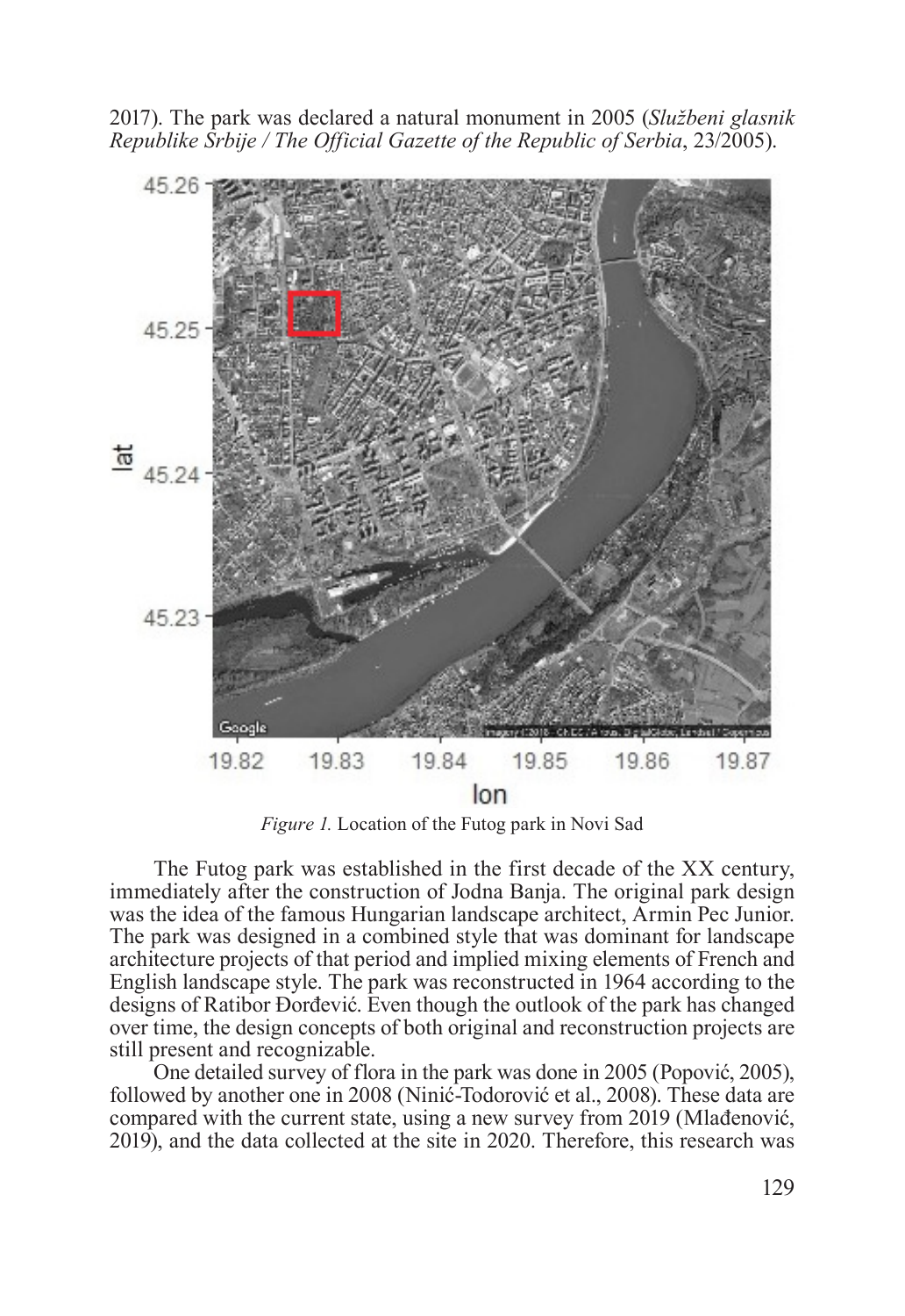conducted in two phases: the first one implied fieldwork and determining all tree and shrub species that are present in the park, as well as their abundance. These data were input data for the second phase – further analysis and calculation of biodiversity indices for both time periods.

# Biodiversity indices

In this section, we describe five alpha and three beta biodiversity indices used in this research. For each index, we provide a short description and a brief comment of its usual and threshold values.

# *Alpha biodiversity indices*

We calculate one nonparametric index (Fisher index) and four parametric indices (Shannon, Simpson, Berger-Parker and Margalef index). More details about each index and corresponding formulas can be found in (Magurran, 2004).

*Shannon index* usually varies in the interval 1.5–3.5. Values of Shannon index over 3.5 and particularly over 4 suggest that an area is extremely valuable in terms of species' richness and evenness.

*Simpson index* measures evenness and varies in the interval [0,1], where the value of 0 reveals a monoculture, and higher values prove better evenness among the species.

*Fisher index* (α) is based on the assumption that the abundance of species follows the log series distribution. Fisher index is approximately equal to the number of individuals represented by a single species.

*Berger-Parker index* vary between 0 and 1, where smaller values correspond to higher diversity. This index quantifies the abundance of the most dominant species.

*Margalef index* is sensitive to sample size, but higher values of Margalef index prove higher biodiversity.

All of above listed alpha indices were calculated in program R, version 3.5.3. Fisher, Shannon and Simpson index were calculated by using the R package "vegan", while Berger-Parker and Margalef index were calculated by the R codes written by the first author of the paper.

## *Beta biodiversity indices*

In this section, we present three beta biodiversity indices that have been used for a comparison of plant species composition in the Futog park in the periods 2005 and 2020. These indices are: Sorensen index, Jaccard distance and Brey-Curtis index, and a brief explanation for each of them is provided in the next paragraphs.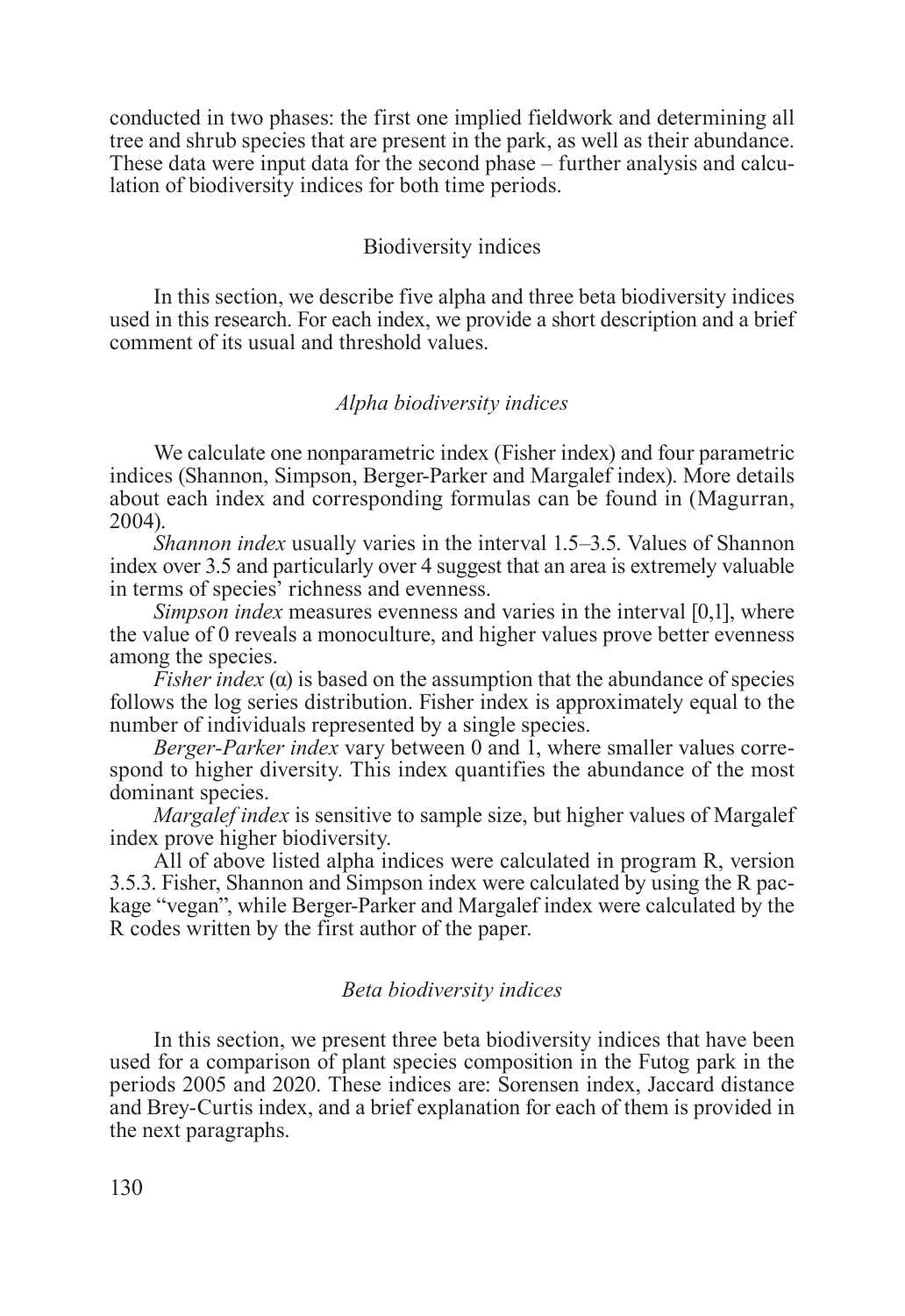*Sorensen index* takes into account the number of species that are common for both datasets (in this case both time periods), and the number of species that are present only in one dataset, i.e. one time period. The value of the Sorensen index falls into the interval between 0 and 1, where 0 means none, and 1 means a complete overlap in plant species composition in the analyzed time periods.

*Jaccard distance* uses the same input data as for the Sorensen index, but measures dissimilarities in plant species composition in two datasets. The value of the Jaccard index varies from  $\dot{0}$  to 1, where values close to 0 mean that two datasets highly overlap in the plant species composition.

*Bray-Curtis index* takes into account different input data compared to the two previously described indices and the necessary data for calculation are: the sum of the lesser values of the number of specimens for the species that are common in both periods, and the total number of specimens present in each period. The value of this index can vary from 0 to 1, where 0 means that plant communities in two periods differ completely, and 1 means they are the same from the perspective of shared species and their abundance.

Calculation of all listed beta biodiversity indices has been done by using the R program, and its package "vegan". The paper presents additional data and analysis, such as the taxonomic structure of flora, the share of native, endemic and invasive species in the park in both time periods, etc.

### RESULTS AND DISCUSSION

The first part of the results is related to the values of biodiversity indices in the Futog park in Novi Sad, in two time periods, 2005 and 2020. Table 1 shows the values for five main biodiversity indices.

| Alpha diversity index |           | Value     |
|-----------------------|-----------|-----------|
|                       | Year 2005 | Year 2020 |
| Shannon index         | 3.592     | 3.578     |
| Simpson index         | 0.957     | 0.947     |
| Fisher index          | 16.116    | 20.599    |
| Berger-Parker index   | 0.088     | 0.150     |
| Margalef index        | 11.056    | 13.167    |

*Table 1.* Alpha biodiversity indices in the Futog park (2005 and 2020)

Shannon index is the principal alpha biodiversity index that quantifies both richness and evenness of species within an area. Based on the values in Table 1 it can be concluded that the value of the Shannon index for the Futog park has decreased in the analyzed time period. In order to get a better insight into the changes that have occurred, one should analyze the value of the Simpson index that quantifies the changes in the evenness of species in a plant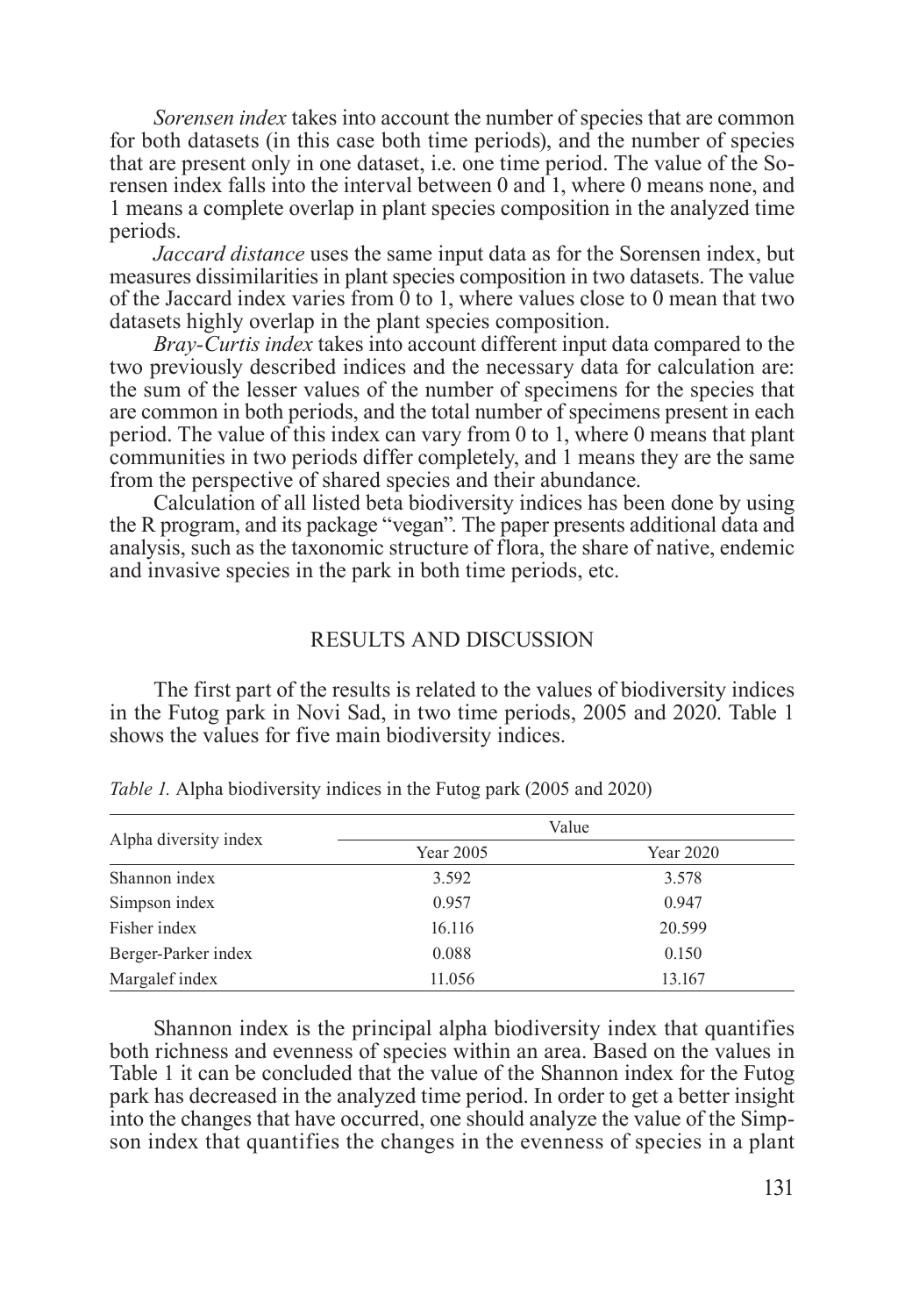composition. Comparing the values of the Simpson index for 2005 and 2020 proves that there was a better distribution of species in overall species composition in the first analyzed period. However, it should be noted that the current value of the Simpson index (equal to 0.947) is still considered as high. Fisher index is interpreted as an approximate number of plant specimens that belong to one plant species, and the value of this index increased over the analyzed period of time, and this means that on average, each species has more specimens now than back in 2005. However, the value of this index should be associated with the value of the Berger-Parker index, which measures the share of the most dominant species in the plant composition. The value of this index severely increased in the analyzed time period, from 0.088 and 0.15, and this change also affects the higher value of the Fisher index in 2020. The most dominant species in the park now is *Mahonia aquifolium* (Pur) Nutt, and the value of the Berger-Parker index proves that it has a high share in overall plant species composition, equal to 15% (Table 1). The value of the Margalef index is more complex for a straightforward comparison, as being sensitive to the sample size, but its values for both 2005 and 2020 prove that the Futog park is valuable from the biodiversity perspective.

Apart from analyzing alpha biodiversity indices, the research included calculation of beta biodiversity indices, that compare the similarities in the plant species composition in the Futog park, in 2005 and 2020 (Table 2).

| Beta diversity index | Value |
|----------------------|-------|
| Sorensen index       | 0.893 |
| Jaccard distance     | 0.193 |
| Bray-Curtis index    | 0.614 |

*Table 2.* Beta biodiversity indices in the Futog park (2005–2020)

Table 2 shows that the value of the Sorensen index is equal to 0.893 which proves that there were moderate changes in plant species composition in the Futog park in the period 2005–2020. The same conclusion can be drawn by analyzing the value of the Jaccard distance, equal to 0.193, which quantifies the dissimilarity in plant species composition in two time periods. Sorensen and Jaccard indices measure the overlap in plant species composition by taking into account the number of common species in both periods only, and not involving the number of their specimens. That is why it is useful to include additional indices, such as the Bray-Curtis index. The value of the Bray-Curtis index is equal to 0.614 and this means that number of specimens for common species has changed moderately.

The next analysis relates to the taxonomic structure of flora in the Futog park in 2005 and 2020 (Figure 2).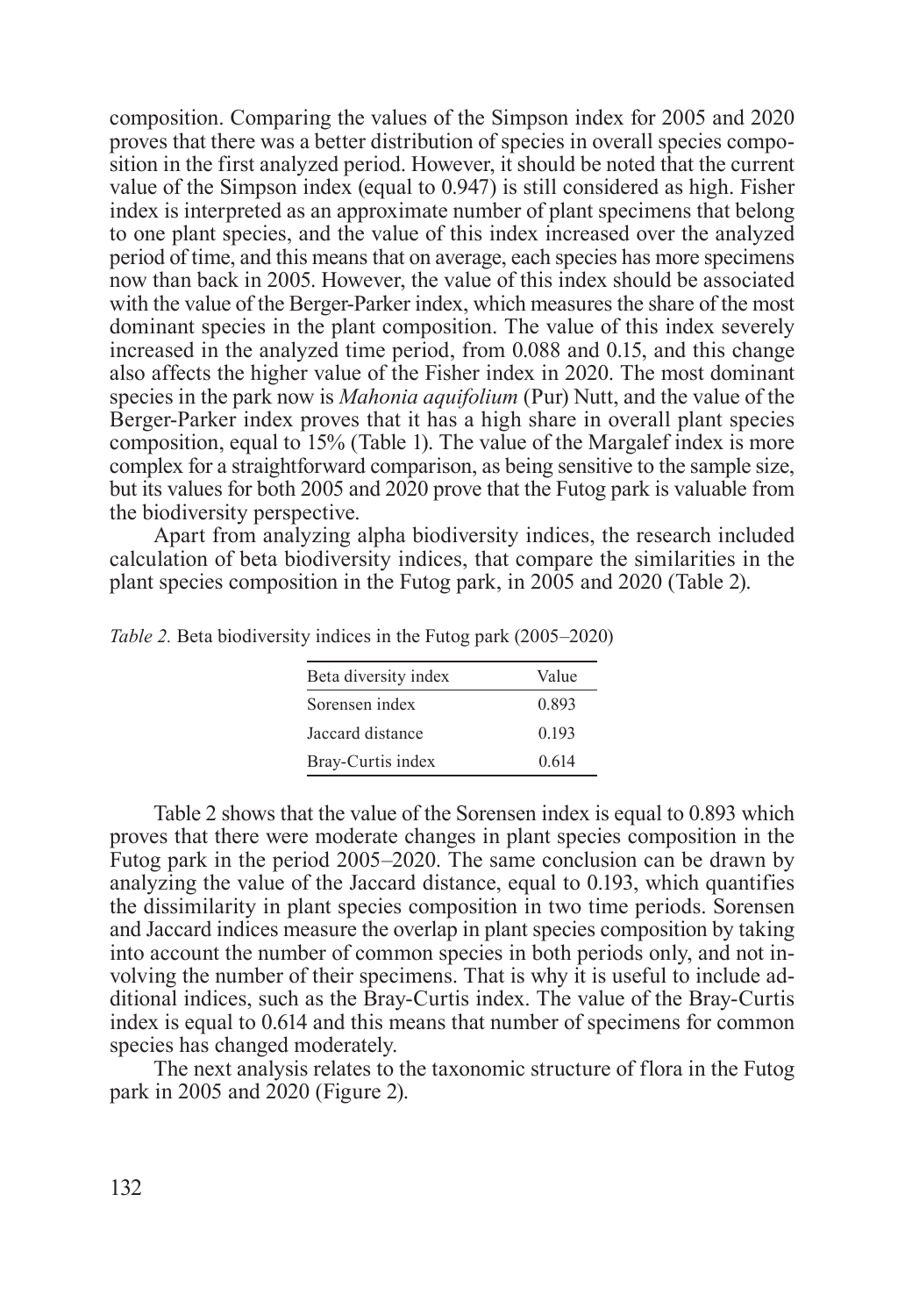

*Figure 2.* Taxonomic structure of flora in the Futog park

Figure 2 shows that the three most dominant plant families in 2005 were: Pinaceae and Rosaceae (each of them present with the share of 11%), and the family Cupressaceae (present with the share of 10%). In 2020, due to the changes in plant species composition, first of all, introducing the following species *Prunus avium* L.*, Prunus cerasus* L.*, Prunus cerasifera* Ehrh. and *Malus floribunda* Siebold*.*, the family Rosaceae became the most dominant with a share of 13%. As in the previous period, the families Pinaceae and Cupressaceae have a high share, equal to  $12\%$ .

The next analysis considers native, endemic and invasive in the Futog park, in 2005 and 2020, by presenting the number of species and their specimens for each category (Table 3).

| Description      |                     | Value     |           |
|------------------|---------------------|-----------|-----------|
|                  |                     | Year 2005 | Year 2020 |
| Native species   | Number of species   | 86        | 97        |
|                  | Number of specimens | 7,893     | 4,273     |
| Endemic species  | Number of species   | 6         | 6         |
|                  | Number of specimens | 412       | 398       |
| Invasive species | Number of species   | 10        | 10        |
|                  | Number of specimens | 173       | 2.77      |

*Table 3.* Number of species and specimens for native, endemic and invasive species for the Futog park (2005 and 2020)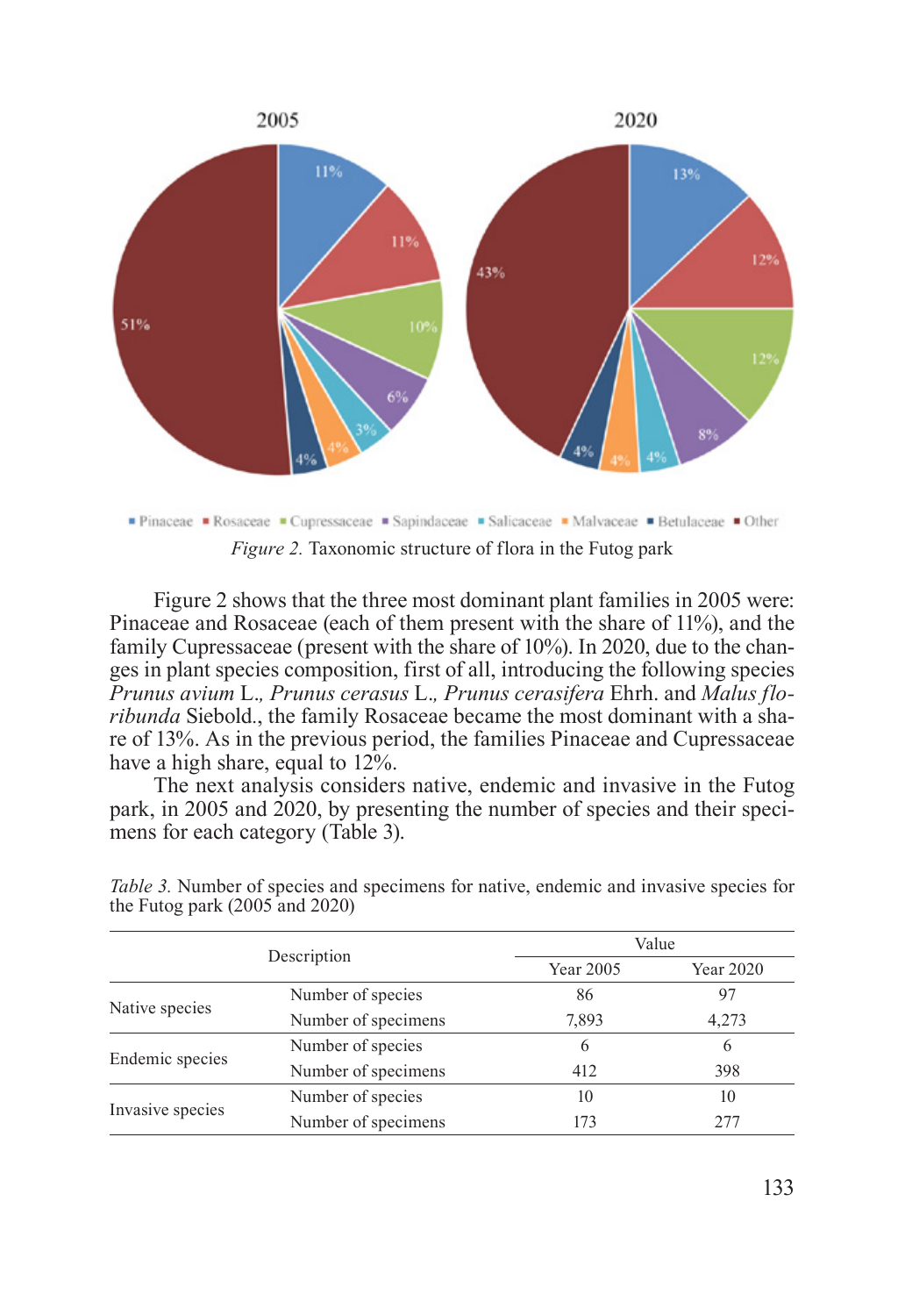Table 3 shows that in the past 15 years, the number of native species increased, but the number of their specimens significantly decreased – for 47%. Endemic species are present with the same number of species (5), but with a slightly smaller number of specimens. If one analyzes the invasive species, the conclusion is that the number of invasive species remained the same (10), but the number of their specimens significantly increased, for 60.1%.

The decrease in the number of native species' specimens and the increase in the number of invasive species specimens can seriously affect the structure of natural elements in the park. The spread of invasive species is one of the reasons for the slight decrease of biodiversity indices in the park in the period 2005–2020 and should be carefully monitored in the future.

## **CONCLUSIONS**

This paper analyzes the biodiversity indices for the Futog park in Novi Sad, Serbia in the two time periods, 2005 and 2020. The park was declared a natural monument in 2005 and is one of the largest and the oldest parks in the city of Novi Sad. The flora of the park mainly consists of broadleaves (85%) and the most dominant plant families are Rosaceae, Pinaceae and Cupressaceae.

The values of five alpha biodiversity indices calculated in the paper (Fisher, Shannon, Simpson, Berger-Parker and Margalef index) prove that the flora diversity in the park is still high, including its both components: richness and evenness. However, the values of these same indices were more favorable in 2005. Since then, the plant species composition has moderately changed, encompassing both the number of common species and the number of their specimens. In the indicated period, the number of invasive species' specimens has increased by approximately 60%. In terms of expected climate change, it should be noted that invasive species have a high ability to adapt to the newly created environmental conditions, while at the same time, suppress the living niches of native and endemic species (Lakićević and Mladenović, 2018). Therefore, invasive species and their spread within the park should be carefully monitored in the future.

#### REFERENCES

- Fedor P, Zvaríková M (2019): Biodiversity Indices. In: BD Fath (ed.), *Encyclopedia of Ecology*. Oxford: Elsevier Science Ltd.
- Lakicevic M, Povak N, Reynolds KM (2020): *Introduction to R for Terrestrial Ecology*. Basel: Springer.

Lakićević M, Mladenović E (2018): Non-native and invasive tree species – their impact on biodiversity loss. *Matica Srpska J. Nat. Sci.* 134: 19–26.

Lakićević M, Srđević B (2017): Multiplicative version of PROMETHEE method in assessment of parks in Novi Sad. *Matica Srpska J. Nat. Sci.* 132: 79–86.